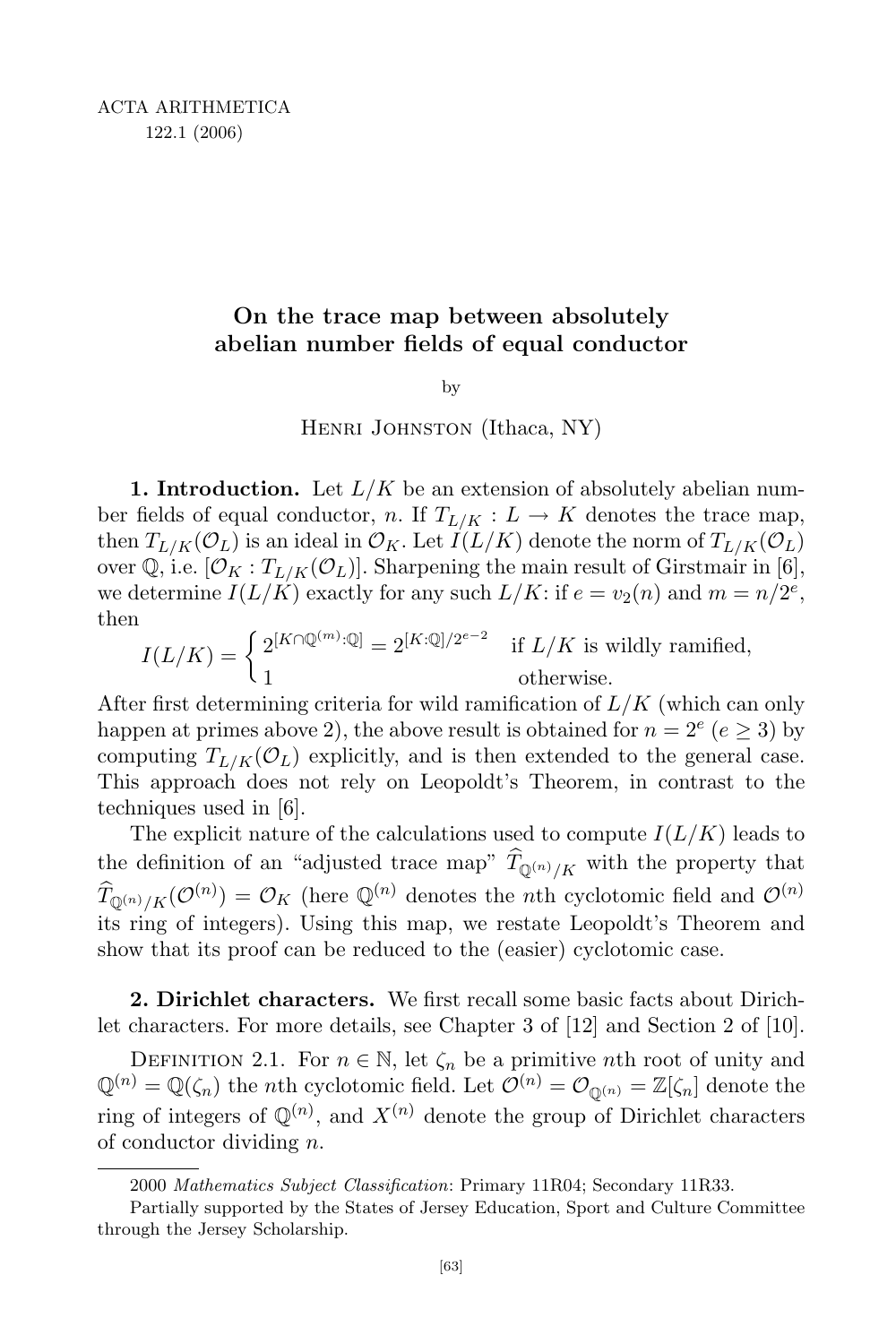Let  $\mathbb P$  denote the set of rational primes. Define  $p^* = 4$  if  $p = 2$ , and  $p^* = p$  if  $p \in \mathbb{P}, p \neq 2$ .

PROPOSITION 2.2. Let  $p \in \mathbb{P}$  and  $e \in \mathbb{N}$ , with  $e \geq 2$  if  $p = 2$ . Then there exists a natural decomposition

$$
(\mathbb{Z}/p^e\mathbb{Z})^{\times} = (\mathbb{Z}/p^*\mathbb{Z})^{\times} \times (1 + p^*\mathbb{Z})/(1 + p^e\mathbb{Z})
$$

where both factors are considered as subgroups of  $(\mathbb{Z}/p^e\mathbb{Z})^{\times}$ . Note that we take  $(\mathbb{Z}/4\mathbb{Z})^{\times} = {\pm 1}.$ 

*Proof.* Straightforward.  $\blacksquare$ 

DEFINITION 2.3. Let  $p \in \mathbb{P}$  and  $e \in \mathbb{N}$  with  $e \geq 2$  if  $p = 2$ . Then dualizing the decomposition of Proposition 2.2 yields the decomposition

$$
X^{(p^e)} = \langle \omega_p \rangle \times \langle \psi_{p^e} \rangle
$$

with  $\langle \omega_p \rangle = X^{(p^*)}$  and  $\langle \psi_{p^e} \rangle$  the group of Dirichlet characters whose conductors divide  $p^e$  and which are trivial on the factor  $(\mathbb{Z}/p^*\mathbb{Z})^{\times}$ .

THEOREM 2.4. Let  $n \in \mathbb{N}$ . There is an order preserving one-to-one correspondence between subgroups of  $X^{(n)}$  and subfields of  $\mathbb{Q}^{(n)}$ . Let  $X_i$  be the subgroup corresponding to the subfield  $K_i$ . Then  $|X_i| = [K_i : \mathbb{Q}]$  and the compositum  $K_1K_2$  corresponds to  $\langle X_1, X_2 \rangle$ .

*Proof.* See Chapter 3 of [12].

DEFINITION 2.5. Let  $p \in \mathbb{P}$ ,  $X \subseteq X^{(n)}$  and  $e = v_p(n)$ . Then  $X_p$  denotes the image of X under the natural projection  $\pi_p: X^{(n)} \to X^{(p^e)}$ .

THEOREM 2.6. Let  $X$  be a group of Dirichlet characters and let  $K$  be the associated abelian number field. Then  $p \in \mathbb{P}$  has ramification index  $|X_p|$ in K.

*Proof.* This is Theorem 3.5 of [12].  $\blacksquare$ 

REMARK 2.7. When p is odd,  $\langle \omega_p \rangle$  and  $\langle \psi_{p^e} \rangle$  have orders p – 1 and  $p^{e-1}$ respectively. So by considering the decomposition  $X^{(p^e)} = \langle \omega_p \rangle \times \langle \psi_{p^e} \rangle$ , the field corresponding to  $\langle \omega_p \rangle$  can be thought of as the "tame part" of  $\mathbb{Q}^{(p^e)}$ , and that corresponding to  $\langle \psi_{p^e} \rangle$  as the "wild part".

When  $p = 2$ ,  $\langle \omega_2 \rangle$  and  $\langle \psi_{2^e} \rangle$  have orders 2 and  $2^{e-2}$  respectively, and therefore both correspond to wildly ramified extensions of  $\mathbb{Q}$  (namely  $\mathbb{Q}(i)$ ) and the maximal totally real subfield  $\mathbb{Q}(\zeta_{2^e} + \zeta_{2^e}^{-1})$ , respectively). In other words,  $\mathbb{Q}^{(2^e)}$  has no "tame part".

PROPOSITION 2.8. Let  $K/\mathbb{Q}$  be an abelian extension of conductor  $n =$  $p_1^{e_1}\cdots p_t^{e_t}$  where  $p_1=2,$  and let  $X\subseteq X^{(n)}$  be its associated group of Dirichlet characters.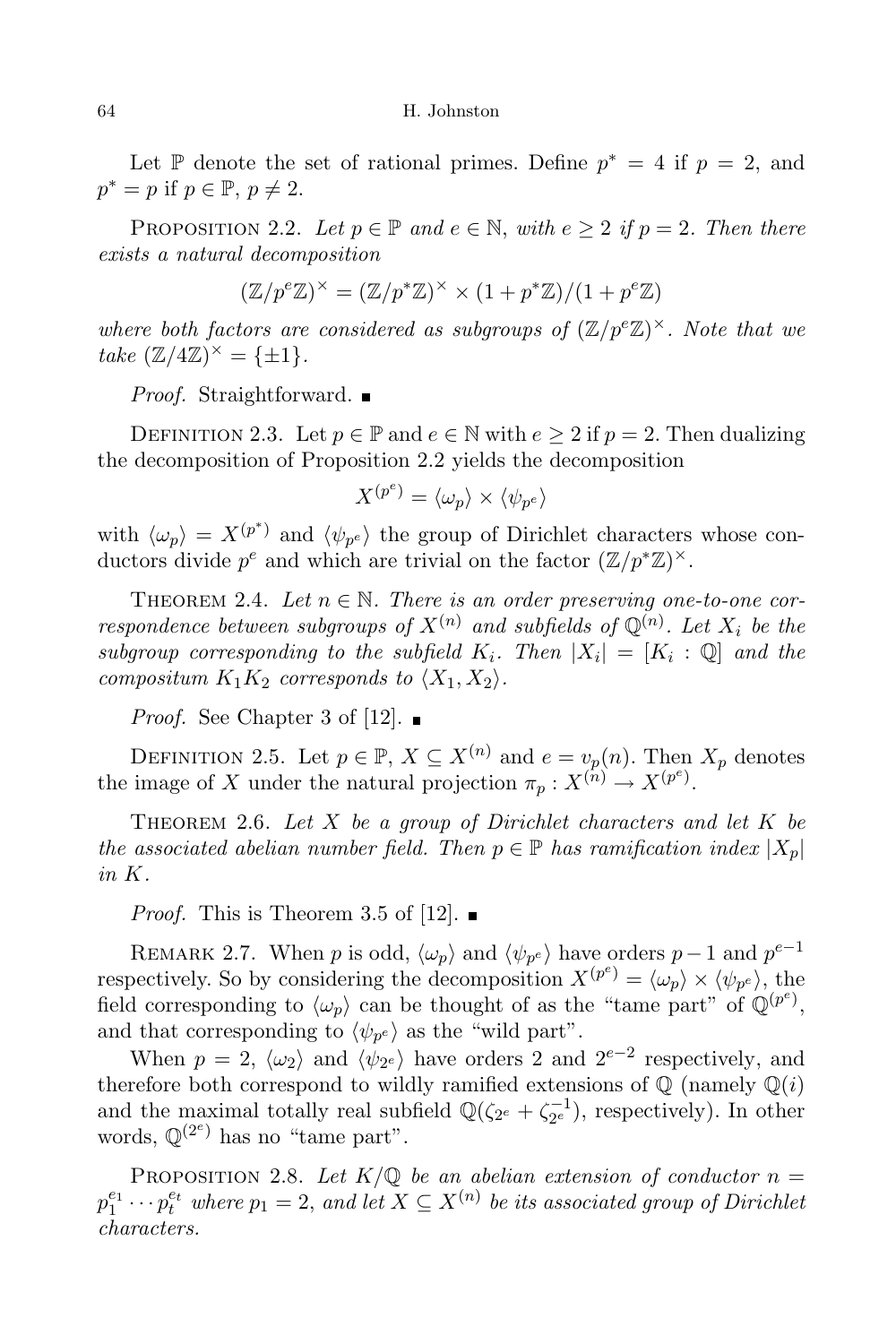- (a) The natural projection  $\pi_{\psi}: X \to \prod_{i=1}^t \langle \psi_{p_i^{e_i}} \rangle$  is surjective.
- (b) Let  $e = e_1 = v_2(n)$ . Then  $X_2$  is either  $X^{(2^e)} = \langle \omega_2 \rangle \times \langle \psi_{2^e} \rangle$ ,  $\langle \psi_{2^e} \rangle$ , or  $\langle \omega_2 \psi_{2^e} \rangle$ . Note that  $\psi_{2^e}$  is trivial if  $e \leq 2$ .
- (c)  $\langle X, \prod_{i=2}^t \langle \omega_{p_i} \rangle \rangle = X_2 \times \prod_{i=2}^t \langle \omega_{p_i} \rangle \times \prod_{j=2}^t \langle \psi_{p_j^{e_j}} \rangle = X_2 \times X^{(m)}$  where  $m = n/2^e$ .

*Proof.* Part (a) is essentially Lemma  $1(a)$  in [10]. Part (b) follows from the fact that the natural projection  $X \to \langle \psi_{2^e} \rangle$  and thus  $X_2 \to \langle \psi_{2^e} \rangle$ <br>must be surjective. By part (a),  $\langle X, \prod_{i=2}^t \langle \omega_{p_i} \rangle \rangle$  contains all the Sylow-p subgroups of  $X^{(n)} = \prod_{i=1}^t \langle \omega_{p_i} \rangle \times \prod_{j=1}^t \langle \psi_{p_j^{e_j}} \rangle$  for p odd; in particular, it contains  $\prod_{j=2}^t \langle \psi_{p_j^{e_j}} \rangle$ . Thus  $\prod_{i=2}^t \langle \omega_{p_i} \rangle \times \prod_{j=2}^t \langle \psi_{p_j^{e_j}} \rangle \subseteq \langle X, \prod_{i=2}^t \langle \omega_{p_i} \rangle \rangle$ . Part (c) now follows by noting that the image of the natural projection  $\langle X, \prod_{i=2}^{t} \langle \omega_{p_i} \rangle \rangle \rightarrow X^{(2^e)}$  is  $X_2$ .

### 3. Ramification

DEFINITION 3.1. Throughout this paper, we take "tamely ramified" to mean "at most tamely ramified", i.e. "not wildly ramified".

THEOREM 3.2. Let  $L/K$  be an extension of number fields. Then  $T_{L/K}(\mathcal{O}_L)$ is an ideal of  $\mathcal{O}_K$ . Suppose further that  $L/K$  is Galois, and let  $\mathfrak p$  be a (non-zero) prime of  $\mathcal{O}_K$ . Then  $\mathfrak{p} | T_{L/K}(\mathcal{O}_L)$  if and only if  $\mathfrak{p}$  is wildly ramified in  $L/K$ .

Proof. See [7]. Alternatively, this follows Lemma 2 in Section 5 of [4] and the fact that the extension of residue fields in question is separable.

COROLLARY 3.3. If  $L/K$  is a Galois extension of number fields, then  $L/K$  is tamely ramified if and only if  $T_{L/K}(\mathcal{O}_L) = \mathcal{O}_K$ .

PROPOSITION 3.4. Let  $K$  be an abelian number field of conductor n. Then  $\mathbb{Q}^{(n)}/K$  is tamely ramified at each prime lying above an odd rational prime.

*Proof.* Let X be the group of Dirichlet characters associated to  $K$  and write  $n = \prod_{i=1}^t p_i^{e_i}$  where  $p_1 = 2$ . Let M be the field corresponding to  $\prod_{i=2}^{t} \langle \omega_{p_i} \rangle$ . The extension  $MK/K$  is tamely ramified since the same is true of  $M/\mathbb{Q}$ . By Proposition 2.8(b) and (c) we have  $[\mathbb{Q}^{(n)} : MK] = 1$  or 2, and so the result follows.  $\blacksquare$ 

COROLLARY 3.5. Let  $K$  be an abelian number field of conductor n. Then wild ramification in  $\mathbb{Q}^{(n)}/K$  can only occur in a degree 2 sub-extension (at primes above 2).

REMARK 3.6. The result of Proposition 3.4 appears to be well known (it is noted in [3], for example), but its proof and corollary are not easily found in the literature.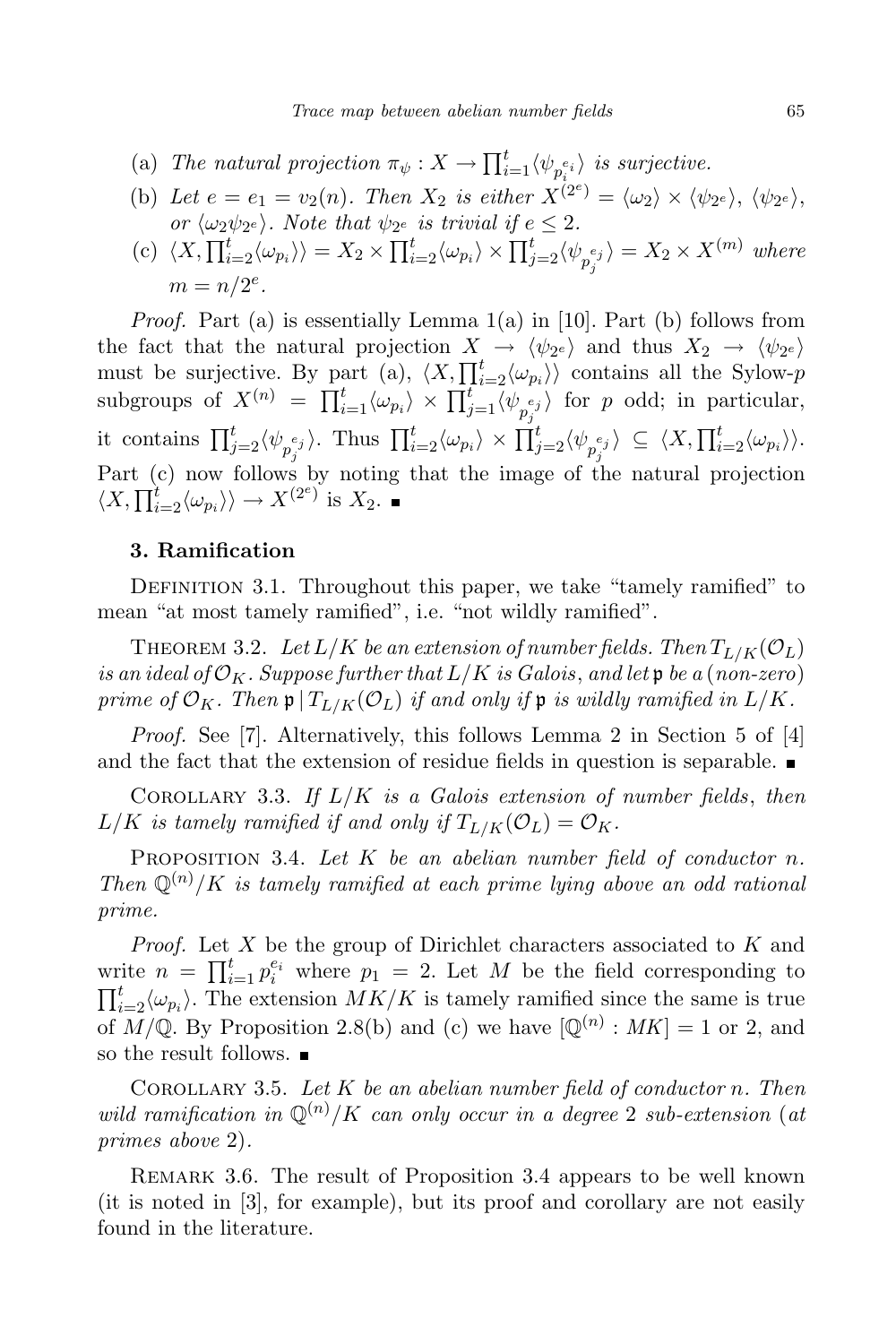#### 66 H. Johnston

 $\prod_{i=1}^t p_i^{e_i}$  with associated character group X. Let  $e = e_1 = v_2(n)$ . Then the PROPOSITION 3.7. Let K be an abelian number field of conductor  $n =$ following are equivalent:

(a)  $X_2 = X^{(2^e)}$ . (b)  $X^{(n)} = \langle X, \prod_{i=2}^t \langle \omega_{p_i} \rangle \rangle.$ (c)  $\mathbb{Q}^{(n)}/K$  is tamely ramified. (d)  $T_{\mathbb{Q}^{(n)}/K}(\mathcal{O}^{(n)}) = \mathcal{O}_K$ , *i.e.*  $I(\mathbb{Q}^{(n)}/K) = 1$ . *Proof.* (a) $\Leftrightarrow$ (b) follows from Proposition 2.8(c).

 $(c) \Leftrightarrow$  (d) follows from Corollary 3.3.

 $(a) \Leftrightarrow$  (c) follows from Proposition 3.4 and Theorem 2.6. ■

REMARK 3.8. In particular, the equivalent conditions of Proposition 3.7 hold when  $e \leq 2$ . Furthermore, it can be shown that they also hold if there exists  $d \in \mathbb{Z}$  with  $d \equiv 3 \pmod{4}$  and d square-free such that  $\mathbb{Q}[\sqrt{d}] \subseteq K$ .

 $\prod_{i=1}^t p_i^{e_i}$  with associated character group X and let  $K_2$  be the field corre-PROPOSITION 3.9. Let K be an abelian number field of conductor  $n =$ sponding to  $X_2$ . Let  $e = e_1 = v_2(n)$  and  $m = n/2^e$ . Define L to be the compositum  $K_2\mathbb{Q}^{(m)}$ , i.e. the field corresponding to  $X_2 \times X^{(m)} \subseteq X^{(n)}$ . When the equivalent conditions of Proposition 3.7 do not hold, the following statements are true:

- (a)  $X_2$  is either  $\langle \psi_{2^e} \rangle$  or  $\langle \omega_2 \psi_{2^e} \rangle$ .
- (b)  $L/K$  is tamely ramified.
- (c)  $\mathbb{Q}^{(n)} = L[i], i.e. \mathbb{Q}^{(n)}$  is the field generated by adjoining a root of  $x^2+1$  to L.
- (d)  $[\mathbb{Q}^{(n)}:L] = [L[i]:L] = 2.$
- (e)  $\mathbb{Q}^{(n)}/L$  is wildly ramified at the primes above 2.
- (f)  $T_{L/K}(\mathcal{O}_L) = \mathcal{O}_K$ .
- (g)  $\mathcal{O}_L = \mathcal{O}_{K_2} \otimes_{\mathbb{Z}} \mathcal{O}^{(m)}$ .
- (h)  $I(\mathbb{Q}^{(n)}/L) = 2^r$  for some  $r \geq 1$ .

The situation is partially illustrated by the field diagram on p. 67.

Proof. (a) This follows from Proposition 2.8(b) and the hypothesis that Proposition 3.7(a) does not hold.

(b) Since  $X_2 \times X^{(m)} = \langle X, \prod_{i=2}^t \langle \omega_{p_i} \rangle \rangle$  (Proposition 2.8(c)), the result follows by noting that  $L = KM$  in the proof of Proposition 3.4.

(c) Since  $\langle \omega_2 \rangle$  corresponds to Q[i], this follows from part (a).

(d)  $[\mathbb{Q}^{(n)} : L] = [X^{(n)} : X_2 \times X^{(m)}] = [X^{(2^e)} : X_2] = 2.$ 

(e) This follows from part (b) and the hypothesis that Proposition 3.7(c) does not hold (i.e.  $\mathbb{Q}^{(n)}/K$  is wildly ramified).

(f) By Corollary 3.3, this is equivalent to part (b).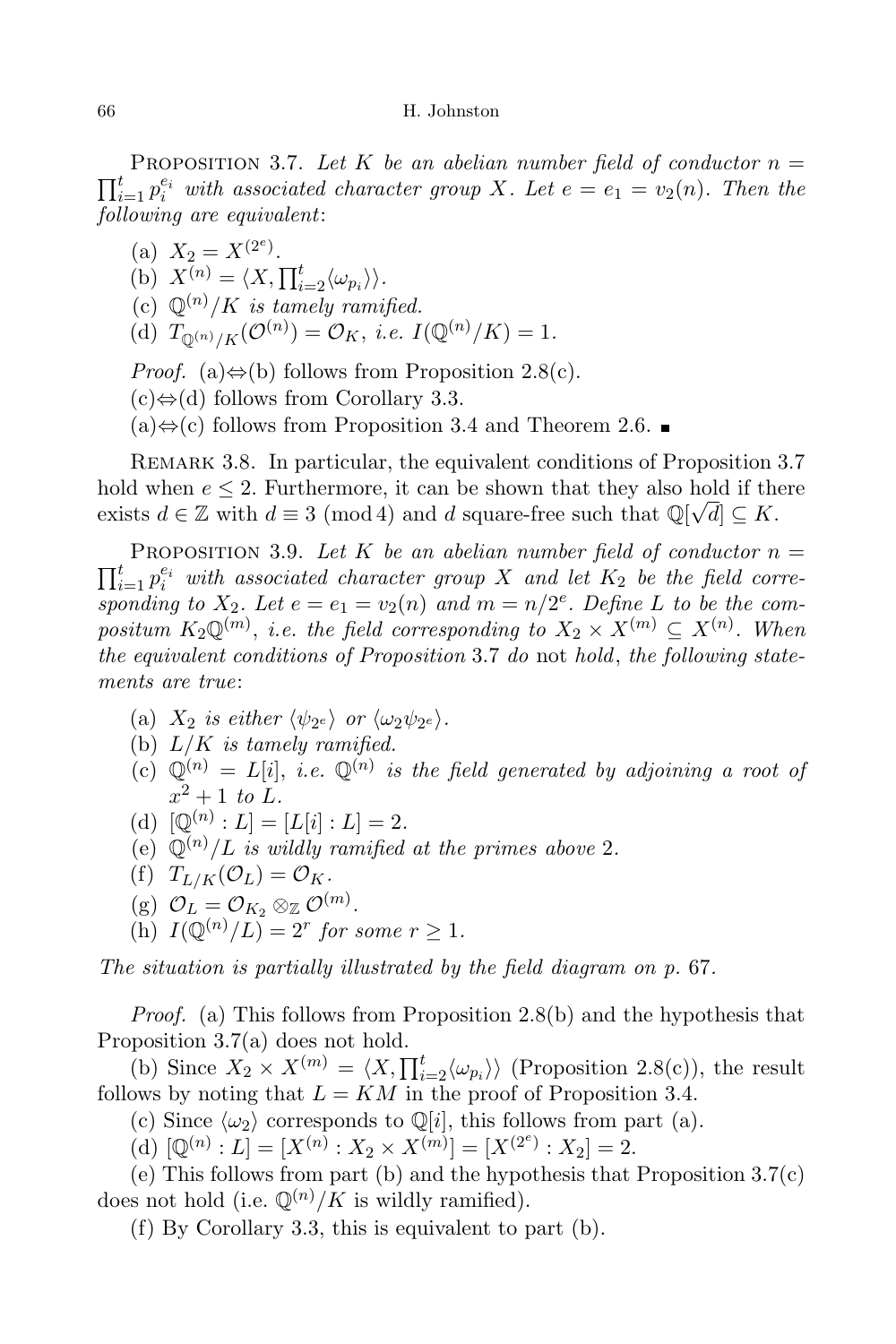Trace map between abelian number fields 67



(g) Since the discriminants of  $\mathcal{O}_{K_2}$  and  $\mathcal{O}^{(m)}$  are coprime, this follows from III.2.13 in [5].

(h) This follows from part (e) and Theorem 3.2.

PROPOSITION 3.10. Let  $L/K$  be an extension of absolutely abelian number fields of equal conductor, n. Then each prime above an odd rational prime is tamely ramified in  $L/K$ . Furthermore,  $L/K$  is wildly ramified at primes above 2 if and only if

- (a) the equivalent conditions of Proposition 3.7 applied to  $L$  hold;
- (b) the equivalent conditions of Proposition 3.7 applied to  $K$  do not hold.

*Proof.* Since  $L/K$  is a sub-extension of  $\mathbb{Q}^{(n)}/K$ , the first statement follows from Proposition 3.4. The second statement holds because wild ramification in  $\mathbb{Q}^{(n)}/K$  can only occur in a degree 2 sub-extension (Corollary 3.5), so  $L/K$  is wildly ramified (at primes above 2) if and only if  $\mathbb{Q}^{(n)}/L$  is tamely ramified and  $\mathbb{Q}^{(n)}/K$  is wildly ramified.

4. Abelian number fields of conductor  $2^e$ ,  $e \geq 3$ . In this section, let  $e \geq 3$ , let  $\zeta$  denote a primitive 2<sup>e</sup>th root of unity and let  $i = \zeta^{2^{e-2}}$ .

PROPOSITION 4.1. The cyclotomic field  $\mathbb{Q}^{(2^e)}$  has precisely two proper fields of conductor  $2^e$ :

(a)  $\mathbb{Q}(\zeta + \zeta^{-1}),$  with ring of integers  $\mathbb{Z}[\zeta + \zeta^{-1}];$ 

(b)  $\mathbb{Q}(i(\zeta + \zeta^{-1})),$  with ring of integers  $\mathbb{Z}[i(\zeta + \zeta^{-1})].$ 

*Proof.* Proposition 2.8(b) implies that any proper subfield of  $\mathbb{Q}^{(2^e)}$ of conductor  $2^e$  has associated character group either  $\langle \psi_{2^e} \rangle$  or  $\langle \omega_{2} \psi_{2^e} \rangle$ . It is straightforward to check that these correspond to  $\mathbb{Q}(\zeta + \zeta^{-1})$  and  $\mathbb{Q}(i(\zeta+\zeta^{-1})).$ 

The ring of integers of  $\mathbb{Q}(\zeta + \zeta^{-1})$  is  $\mathbb{Z}[\zeta + \zeta^{-1}]$  by Proposition 2.16 of [12]. A slightly modified version of this argument, keeping track of real and imaginary parts, shows that  $\mathbb{Q}(i(\zeta+\zeta^{-1}))$  has ring of integers  $\mathbb{Z}[i(\zeta+\zeta^{-1})]$ .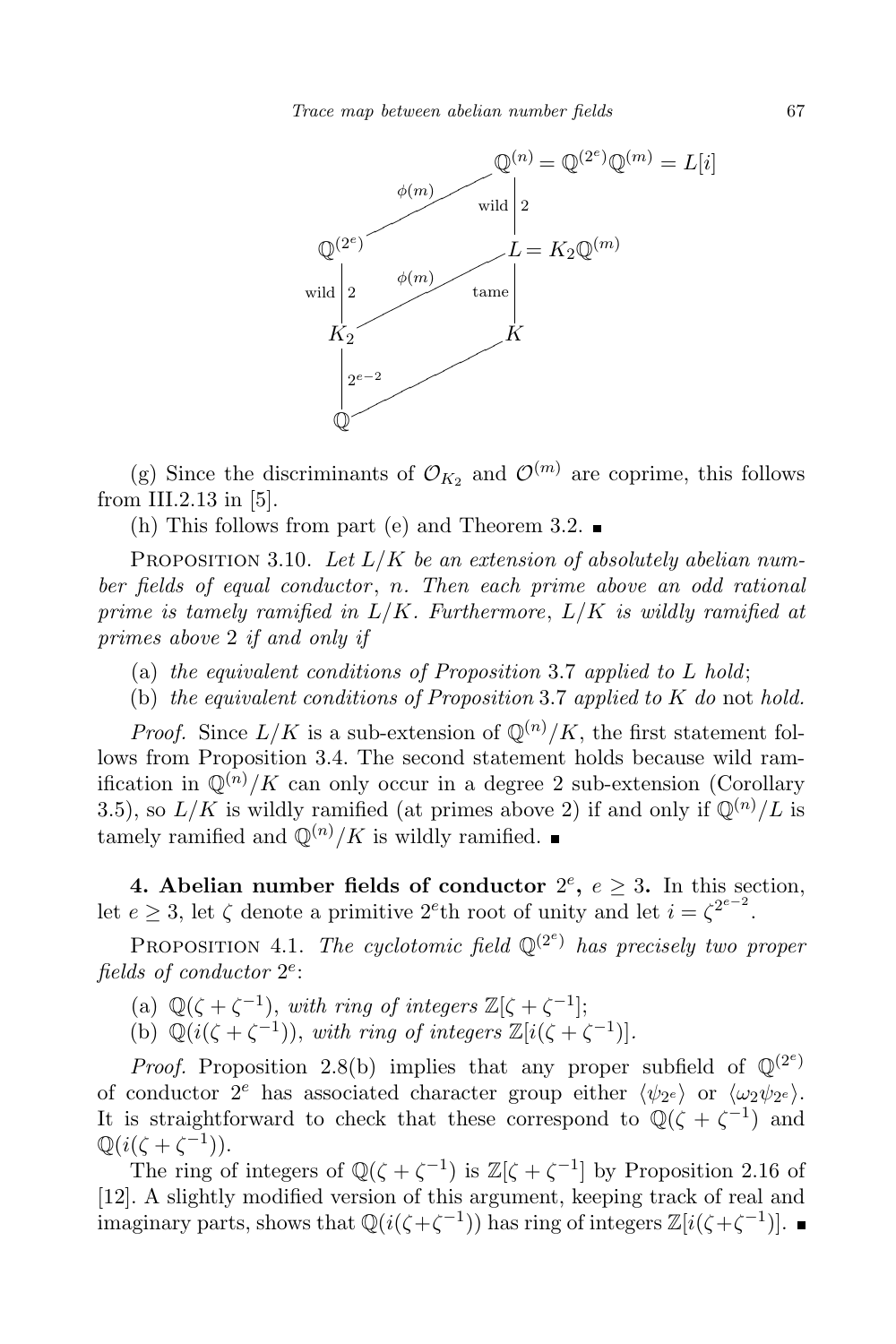PROPOSITION 4.2. Let  $K_2$  be a proper subfield of  $\mathbb{Q}^{(2^e)}$  of conductor  $2^e$ . Let  $T = T_{\mathbb{Q}^{(2^e)}/K_2}$ . In the cases of Proposition 4.1,

(a) 
$$
T(\mathbb{Z}[\zeta]) = 2\mathbb{Z} \oplus (\zeta + \zeta^{-1}) \cdot \mathcal{O}_{K_2} = 2\mathbb{Z} \oplus (\zeta + \zeta^{-1}) \cdot \mathbb{Z}[\zeta + \zeta^{-1}];
$$

(b) 
$$
T(\mathbb{Z}[\zeta]) = 2\mathbb{Z} \oplus i(\zeta + \zeta^{-1}) \cdot \mathcal{O}_{K_2} = 2\mathbb{Z} \oplus i(\zeta + \zeta^{-1}) \cdot \mathbb{Z}[i(\zeta + \zeta^{-1})].
$$

In both cases,  $I(\mathbb{Q}^{(2^e)}/K_2) = 2$ .

*Proof.* (a) In this case,  $K_2 = \mathbb{Q}(\zeta + \zeta^{-1}), \mathcal{O}_{K_2} = \mathbb{Z}[\zeta + \zeta^{-1}]$  and  $\{1, \zeta\}$  is a basis for  $\mathbb{Q}^{(2^e)}$  over  $K_2$ . The only non-trivial automorphism of  $\mathbb{Q}^{(2^e)}$  over  $K_2$  is induced by complex conjugation, and so for  $a, b \in K_2$ ,

$$
T(a + \zeta b) = (a + \zeta b) + (a + \zeta^{-1} b) = 2a + (\zeta + \zeta^{-1})b.
$$

Since  $\mathbb{Z} + \zeta \cdot \mathbb{Z}[\zeta + \zeta^{-1}] \subseteq \mathbb{Z}[\zeta]$ , we therefore have  $2\mathbb{Z} \oplus (\zeta + \zeta^{-1}) \cdot \mathbb{Z}[\zeta + \zeta^{-1}] \subseteq$  $T(\mathbb{Z}[\zeta])$ . However,  $\mathbb{Z}[\zeta + \zeta^{-1}] = \mathbb{Z} \oplus (\zeta + \zeta^{-1}) \cdot \mathbb{Z}[\zeta + \zeta^{-1}],$  so

$$
[\mathbb{Z}[\zeta+\zeta^{-1}]:2\mathbb{Z}\oplus(\zeta+\zeta^{-1})\cdot\mathbb{Z}[\zeta+\zeta^{-1}]]=2
$$

and by Proposition 3.9(h),

$$
[\mathbb{Z}[\zeta + \zeta^{-1}] : T(\mathbb{Z}[\zeta])] = 2^r
$$

for some  $r \geq 1$ . Hence  $2\mathbb{Z} \oplus (\zeta + \zeta^{-1}) \cdot \mathbb{Z}[\zeta + \zeta^{-1}] = T(\mathbb{Z}[\zeta])$  (and in fact  $r=1$ ).

(b) In this case,  $K_2 = \mathbb{Q}(i(\zeta + \zeta^{-1}))$  and  $\mathcal{O}_{K_2} = \mathbb{Z}[i(\zeta + \zeta^{-1})]$ . The proof is essentially the same as in part (a), noting that  $\{1, i\zeta^{-1} = \zeta^{2^{e-2}-1}\}$ is a basis for  $\mathbb{Q}^{(2^e)}$  over  $K_2$  and that the non-trivial Galois conjugate of  $i\zeta^{-1} = \zeta^{2^{e-2}-1}$  over  $K_2$  is  $i\bar{\zeta} = \zeta^{2^{e-2}+1}$ .

Proposition 4.3. Consider the cases of Proposition 4.1.

- (a) Let  $A = \{ \zeta + \zeta^{-1}, \zeta^2 + \zeta^{-2}, \dots, \zeta^{2^{e-2}-1} + \zeta^{-2^{e-2}+1} \}$ . Then  $T(\mathbb{Z}[\zeta]) =$  $\text{Span}_{\mathbb{Z}}(A \cup \{2\}), \mathcal{O}_{K_2} = \text{Span}_{\mathbb{Z}}(A \cup \{1\})$  and  $\text{Gal}(K_2/\mathbb{Q})(A) \subseteq \pm A$ .
- (b) Let  $B = \{i(\zeta + \zeta^{-1}), \zeta^2 + \zeta^{-2}, \ldots, i(\zeta^{2^{e-2}-1} + \zeta^{-2^{e-2}+1})\}$ . Then  $T(\mathbb{Z}[\zeta]) = \text{Span}_{\mathbb{Z}}(B \cup \{2\}), \mathcal{O}_{K_2} = \text{Span}_{\mathbb{Z}}(B \cup \{1\})$  and  $\text{Gal}(K_2/\mathbb{Q})(B)$  $\subset \pm B$ .

*Proof.* (a)  $T(\mathbb{Z}[\zeta]) = \text{Span}_{\mathbb{Z}}(A \cup \{2\})$  by Proposition 4.2 and a straightforward induction argument; that  $\mathcal{O}_{K_2} = \text{Span}_{\mathbb{Z}}(A \cup \{1\})$  follows easily. For any  $\sigma \in \text{Gal}(K_2/\mathbb{Q})$  and any  $j \in \{1, \ldots, 2^{e-2}-1\}, \sigma(\zeta^j + \zeta^{-j}) = \zeta^{jk} + \zeta^{-jk}$ for some  $k \in (\mathbb{Z}/2^e\mathbb{Z})^{\times}$ . However, any such  $\zeta^{jk} + \zeta^{-jk}$  can be rewritten as  $\pm(\zeta^r + \zeta^{-r})$  for some  $r \in \{1, ..., 2^{e-2} - 1\}$  (note  $\zeta^{2^{e-1}} = -1$ ). Part (b) is similar, noting that  $\sigma(i) = \pm i$ .

## 5. Computing  $I(L/K)$

PROPOSITION 5.1. Let  $L \subseteq M \subseteq N$  be a tower of Galois number fields such that  $N/M$  is tamely ramified. Then  $I(N/L) = I(M/L)$ .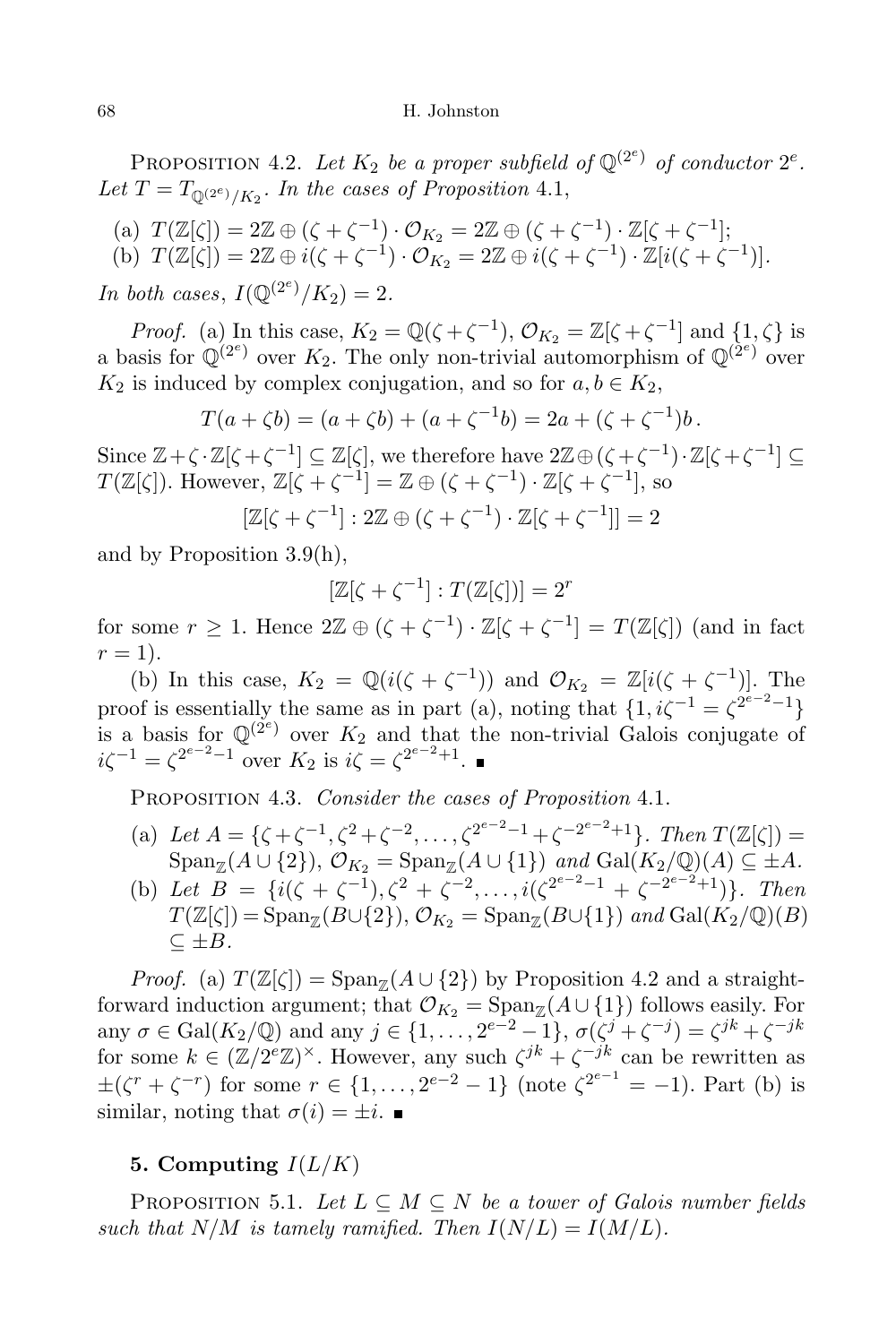*Proof.* Since  $T_{N/L}(\mathcal{O}_N) = T_{M/L}(T_{N/M}(\mathcal{O}_N))$  and  $T_{N/M}(\mathcal{O}_N) = \mathcal{O}_M$  (by Corollary 3.3), we have that  $T_{N/L}(\mathcal{O}_N) = T_{M/L}(\mathcal{O}_M)$  and so the result follows from the definition of  $I$ .

COROLLARY 5.2. Let  $L/K$  be a wildly ramified extension of absolutely abelian number fields of equal conductor, n. Then  $I(L/K) = I(\mathbb{Q}^{(n)}/K)$ .

*Proof.*  $\mathbb{Q}^{(n)}/L$  is tamely ramified since wild ramification in  $\mathbb{Q}^{(n)}/K$  only occurs in a degree 2 sub-extension (Corollary 3.5) and  $L/K$  is wildly ramified.  $\blacksquare$ 

LEMMA 5.3. Let  $K$  and  $M$  be abelian number fields of conductors  $k$  and m respectively. Suppose that k and m are relatively prime. Then

$$
T_{\mathbb{Q}^{(k)}M/KM}(\mathcal{O}_{\mathbb{Q}^{(k)}M})=T_{\mathbb{Q}^{(k)}/K}(\mathcal{O}^{(k)})\otimes_{\mathbb{Z}}\mathcal{O}_M.
$$

Proof. The proof is straightforward once one observes that by III.2.13 in [5], we have  $\mathcal{O}_{KM} = \mathcal{O}_K \otimes_{\mathbb{Z}} \mathcal{O}_M$  and  $\mathcal{O}_{\mathbb{Q}(k)M} = \mathcal{O}^{(k)} \otimes_{\mathbb{Z}} \mathcal{O}_M$ .

PROPOSITION 5.4. Let  $K$  be an abelian number field of conductor n such that  $\mathbb{Q}^{(n)}/K$  is wildly ramified. Let  $m = n/2^e$  where  $e = v_2(n)$  and let  $L = K_2 \otimes_{\mathbb{Q}} \mathbb{Q}^{(m)} = K_2 \mathbb{Q}^{(m)}$  (as in Proposition 3.9). Let  $C = A$  or B from Proposition 4.3, as appropriate. Define

$$
D = T_{L/K}(\mathcal{O}^{(m)}) \quad and \quad E = T_{L/K}(\mathrm{Span}_{\mathbb{Z}}(C) \otimes_{\mathbb{Z}} \mathcal{O}^{(m)}).
$$

Then

$$
\mathcal{O}_K = D \oplus E
$$
 and  $T_{\mathbb{Q}^{(n)}/K}(\mathcal{O}^{(n)}) = 2D \oplus E$ .

*Proof.* Note that  $D \subseteq \mathcal{O}^{(m)} = \mathbb{Z} \otimes_{\mathbb{Z}} \mathcal{O}^{(m)}$  and  $E \subseteq \text{Span}_{\mathbb{Z}}(C) \otimes_{\mathbb{Z}} \mathcal{O}^{(m)}$ , with the last containment following from Proposition 4.3 (note  $Gal(L/K)(C)$ )  $\subseteq$  Gal( $K_2/\mathbb{Q}$ )(C)  $\subseteq \pm C$ ). Since  $\mathbb{Z} \cap \mathrm{Span}_{\mathbb{Z}}(C) = \{0\}$ , we have  $D \cap E = \{0\}$ , which gives the last equality of

$$
\mathcal{O}_K = T_{L/K}(\mathcal{O}_L) \quad \text{(Proposition 3.9(f))}
$$
\n
$$
= T_{L/K}(\mathcal{O}_{K_2} \otimes_{\mathbb{Z}} \mathcal{O}^{(m)}) \quad \text{(Proposition 3.9(g))}
$$
\n
$$
= T_{L/K}((\mathbb{Z} \oplus \text{Span}_{\mathbb{Z}}(C)) \otimes_{\mathbb{Z}} \mathcal{O}^{(m)}) \quad \text{(Proposition 4.3)}
$$
\n
$$
= T_{L/K}((\mathbb{Z} \otimes_{\mathbb{Z}} \mathcal{O}^{(m)}) \oplus (\text{Span}_{\mathbb{Z}}(C) \otimes_{\mathbb{Z}} \mathcal{O}^{(m)}))
$$
\n
$$
= D + E = D \oplus E.
$$

Furthermore,

$$
T_{\mathbb{Q}^{(n)}/K}(\mathcal{O}^{(n)}) = T_{L/K}(T_{\mathbb{Q}^{(n)}/L}(\mathcal{O}^{(n)})) = T_{L/K}(T_{\mathbb{Q}^{(n)}/L}(\mathcal{O}^{(2^e)} \otimes_{\mathbb{Z}} \mathcal{O}^{(m)}))
$$
  
=  $T_{L/K}(T_{\mathbb{Q}^{(2^e)}/K_2}(\mathcal{O}^{(2^e)}) \otimes_{\mathbb{Z}} \mathcal{O}^{(m)})$  (Lemma 5.3)  
=  $T_{L/K}((2\mathbb{Z} \oplus \text{Span}_{\mathbb{Z}}(C)) \otimes_{\mathbb{Z}} \mathcal{O}^{(m)})$  (Proposition 4.3)  
=  $2D \oplus E$  (as above).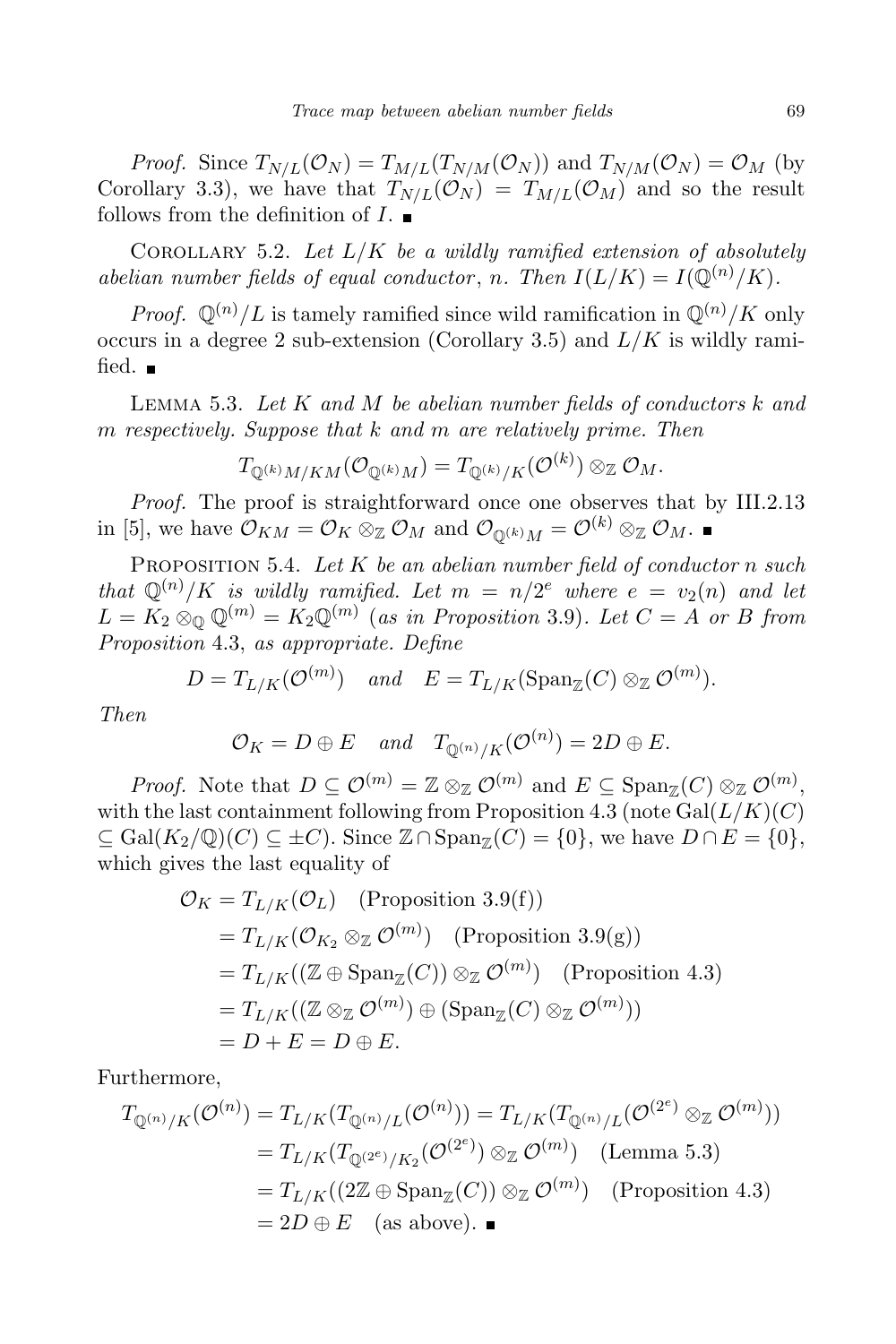#### 70 H. Johnston

REMARK 5.5. The key point in this proof is the use of Proposition 4.3 to show that  $D \cap E = \{0\}$ , and hence that the sums  $D + E$  and  $2D + E$  are direct.

THEOREM 5.6. Under the hypotheses of Proposition 5.4,

(a) 
$$
\mathcal{O}_K = \mathcal{O}_{K \cap \mathbb{Q}^{(m)}} \oplus T_{L/K}(\text{Span}_{\mathbb{Z}}(C) \otimes_{\mathbb{Z}} \mathcal{O}^{(m)});
$$
  
\n(b)  $T_{\mathbb{Q}^{(n)}/K}(\mathcal{O}^{(n)}) = 2\mathcal{O}_{K \cap \mathbb{Q}^{(m)}} \oplus T_{L/K}(\text{Span}_{\mathbb{Z}}(C) \otimes_{\mathbb{Z}} \mathcal{O}^{(m)});$   
\n(c)  $I(\mathbb{Q}^{(n)}/K) = 2^{[K \cap \mathbb{Q}^{(m)} : \mathbb{Q}]}.$ 

*Proof.* Note that  $\mathcal{O}_{K\cap\mathbb{O}(m)} \subseteq \mathcal{O}^{(m)} = \mathbb{Z} \otimes_{\mathbb{Z}} \mathcal{O}^{(m)}$  and, as shown in Proposition 5.4,  $E \subseteq \text{Span}_{\mathbb{Z}}(C) \otimes_{\mathbb{Z}} \mathcal{O}^{(m)}$ . Since  $\mathbb{Z} \cap \text{Span}_{\mathbb{Z}}(C) = \{0\}$ , we have  $\mathcal{O}_{K\cap\mathbb{Q}^{(m)}}\cap E=\{0\}$  (this is essentially the same argument as that used to show  $D \cap E = \{0\}$ . Furthermore,  $D = T_{L/K}(\mathcal{O}^{(m)}) \subseteq \mathcal{O}_{K \cap \mathbb{Q}^{(m)}}$  and  $\mathcal{O}_{K\cap\mathbb{O}^{(m)}}\subseteq\mathcal{O}_K=D\oplus E$ , so  $D=\mathcal{O}_{K\cap\mathbb{O}^{(m)}}$ . By Proposition 5.4, this gives parts (a) and (b). Now we have

$$
I(\mathbb{Q}^{(n)}/K) = [\mathcal{O}_K : T_{\mathbb{Q}^{(n)}/K}(\mathcal{O}^{(n)})] = [\mathcal{O}_{K \cap \mathbb{Q}^{(m)}} \oplus E : 2\mathcal{O}_{K \cap \mathbb{Q}^{(m)}} \oplus E]
$$
  
=  $[\mathcal{O}_{K \cap \mathbb{Q}^{(m)}} : 2\mathcal{O}_{K \cap \mathbb{Q}^{(m)}}] = 2^{\text{rank}_{\mathbb{Z}}(\mathcal{O}_{K \cap \mathbb{Q}^{(m)}})} = 2^{[K \cap \mathbb{Q}^{(m)} : \mathbb{Q}]},$ 

giving part  $(c)$ . ■

THEOREM 5.7. Let  $L/K$  be an extension of absolutely abelian number fields of equal conductor, n. Let  $e = v_2(n)$  and  $m = n/2^e$ . Then

$$
I(L/K) = \begin{cases} 2^{[K \cap \mathbb{Q}^{(m)}: \mathbb{Q}]} = 2^{[K:\mathbb{Q}]/2^{e-2}} & \text{if } L/K \text{ is wildly ramified,} \\ 1 & \text{otherwise.} \end{cases}
$$

REMARK 5.8. Recall that criteria for wild ramification of  $L/K$  (which can only happen at primes above 2) are given in Proposition 3.10.

*Proof.* Suppose  $L/K$  is wildly ramified. Then  $I(L/K) = I(\mathbb{Q}^{(n)}/K)$  by Corollary 5.2 and  $I(\mathbb{Q}^{(n)}/K) = 2^{[K \cap \mathbb{Q}^{(m)}:\mathbb{Q}]}$  by Theorem 5.6. Noting that  $[K_2: \mathbb{Q}] = 2^{e-2}$  (see Proposition 3.9(a)) and that  $\mathbb{Q}^{(m)}K = \mathbb{Q}^{(m)}K_2$ , we have

$$
[K \cap \mathbb{Q}^{(m)} : \mathbb{Q}] = \frac{[\mathbb{Q}^{(m)} : \mathbb{Q}]}{[\mathbb{Q}^{(m)} : K \cap \mathbb{Q}^{(m)}]} = \frac{[\mathbb{Q}^{(m)} : \mathbb{Q}]}{[\mathbb{Q}^{(m)} K : K]} = \frac{[\mathbb{Q}^{(m)} : \mathbb{Q}]}{[\mathbb{Q}^{(m)} K : K]} = \frac{[\mathbb{Q}^{(m)} : \mathbb{Q}][K : \mathbb{Q}]}{[\mathbb{Q}^{(m)} K_2 : \mathbb{Q}]} = \frac{[\mathbb{Q}^{(m)} : \mathbb{Q}][K : \mathbb{Q}]}{[\mathbb{Q}^{(m)} : \mathbb{Q}][K_2 : \mathbb{Q}]} = \frac{[K : \mathbb{Q}]}{2e^{-2}}.
$$

In the case where  $L/K$  is tamely ramified, the result follows from Corollary 3.3.  $\blacksquare$ 

Remark 5.9. It is clear that Theorem 5.7 agrees with the expressions for  $I(L/K)$  in [6] (where  $K \cap \mathbb{Q}^{(m)}$  is denoted  $K_{n/2^e}$ ), and is in fact a sharpening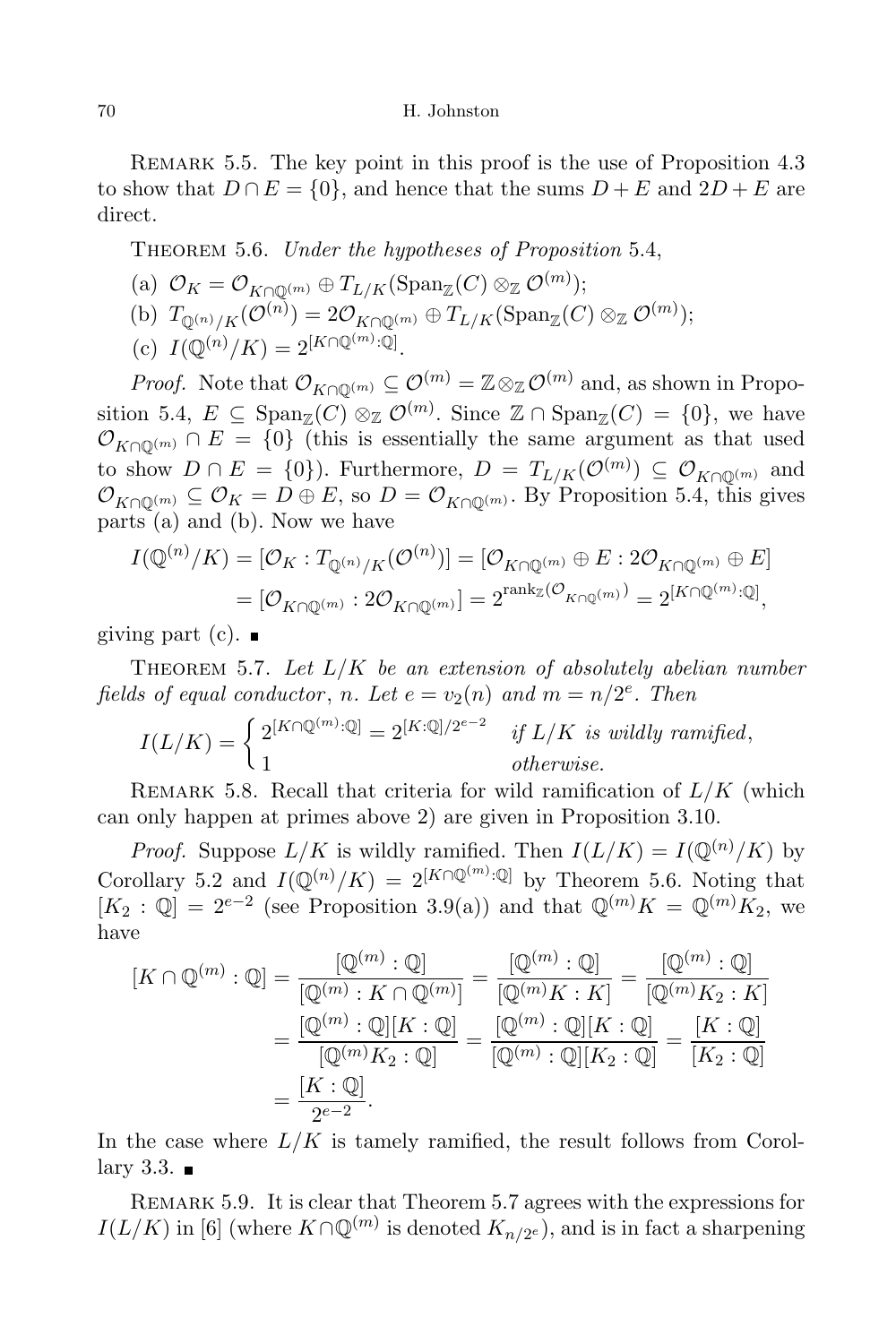of these results since an exact value for  $I(L/K)$  is given for any extension of abelian number fields  $L/K$  of equal conductor. Furthermore, the above result does not rely on Leopoldt's Theorem.

### 6. The adjusted trace map

DEFINITION 6.1. Let  $K$  be an abelian number field of conductor  $n$ . We define the *adjusted trace map*,  $\widehat{T}_{\mathbb{Q}^{(n)}/K}$ . If  $\mathbb{Q}^{(n)}/K$  is tamely ramified, let  $T_{\mathbb{Q}^{(n)}/K} = T_{\mathbb{Q}^{(n)}/K}$ . Otherwise, let  $m = n/2^e$  where  $e = v_2(n)$  (recall that  $e \geq 3$  in this case). Note that  $\mathcal{O}^{(n)} = \mathcal{O}^{(2^e)} \otimes_{\mathbb{Z}} \mathcal{O}^{(m)}$  has Z-basis  $\{\zeta_{2^e}^i \otimes \zeta_m^j \mid$  $0 \le i \le 2^{e-1} - 1, 0 \le j \le \phi(m) - 1$ . Define

$$
\widehat{T}_{\mathbb{Q}^{(n)}/K}(\zeta_{2^e}^i \otimes \zeta_m^j) = \begin{cases} \frac{1}{2}T_{\mathbb{Q}^{(n)}/K}(\zeta_m^j) & \text{for } i = 0, \\ T_{\mathbb{Q}^{(n)}/K}(\zeta_{2^e}^i \otimes \zeta_m^j) & \text{for } 1 \le i \le 2^{e-1}-1, \end{cases}
$$

and extend to a  $\mathbb{O}\text{-linear map }\mathbb{O}^{(n)} \to K$ .

PROPOSITION 6.2.  $\widehat{T}_{\mathbb{Q}^{(n)}/K}(\mathcal{O}^{(n)}) = \mathcal{O}_K$ .

*Proof.* If  $\mathbb{Q}^{(n)}/K$  is tamely ramified, this is just Corollary 3.3. Otherwise, using the notation of Proposition 5.4, we see that

$$
\widehat{T}_{\mathbb{Q}^{(n)}/K}(\alpha) = \begin{cases} \frac{1}{2}T_{\mathbb{Q}^{(n)}/K}(\alpha) & \text{if } T_{\mathbb{Q}^{(n)}/K}(\alpha) \in D, \\ T_{\mathbb{Q}^{(n)}/K}(\alpha) & \text{if } T_{\mathbb{Q}^{(n)}/K}(\alpha) \in E. \end{cases}
$$

The result now follows immediately from Proposition 5.4.

REMARK 6.3. It must be noted that the adjusted trace map of Definition 6.1 is in fact equivalent to the map defined in Lemma 3.4 of [11, p. 51], though it is expressed more explicitly here. Furthermore, it is shown to be surjective in [2]. However, the proof given here (Proposition 6.2) is very different.

LEMMA 6.4. Let  $\widehat{T}_{\mathbb{Q}^{(n)}/K}(\zeta_n^k) = \varepsilon T_{\mathbb{Q}^{(n)}/K}(\zeta_n^k)$  where  $\varepsilon = 1/2$  or 1. Then  $\widehat{T}_{\mathbb{Q}^{(n)}/K}(\sigma(\zeta_n^k)) = \varepsilon T_{\mathbb{Q}^{(n)}/K}(\sigma(\zeta_n^k)) \quad \forall \sigma \in \mathrm{Gal}(\mathbb{Q}^{(n)}/\mathbb{Q}).$ 

*Proof.* Write  $\zeta_n^k = \zeta_{2^e}^i \otimes \zeta_m^j$  and use Definition 6.1.

DEFINITION 6.5. Let  $L/K$  be a finite Galois extension with  $Gal(L/K)$  $=G$ . Then

 $\mathcal{A}_{L/K} := \{ \gamma \in K[G] \mid \gamma(\mathcal{O}_L) \subseteq \mathcal{O}_L \}$ 

is the associated order of  $L/K$ .

The following is a modified version of Lemma 6 in [3]. Note that we use both juxtaposition and the symbol · to denote the action of a group algebra on a field.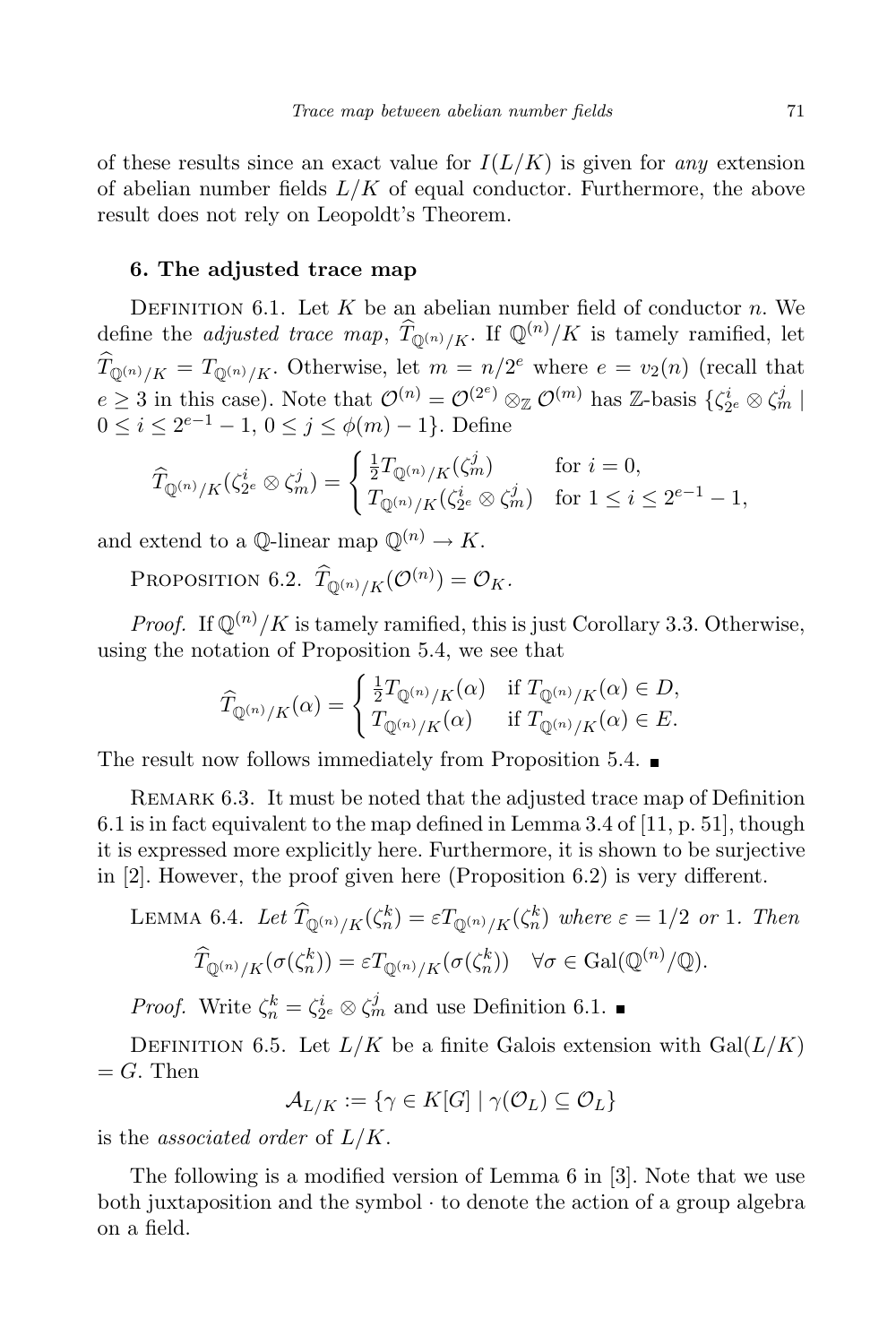THEOREM 6.6. Let  $K$  be an abelian number field of conductor n, and put  $G = \text{Gal}(\mathbb{Q}^{(n)}/\mathbb{Q}), H = \text{Gal}(\mathbb{Q}^{(n)}/K)$ . Let  $\pi : \mathbb{Q}[G] \to \mathbb{Q}[G/H]$  denote the Q-linear map induced by the natural projection  $G \rightarrow G/H$ . Suppose  ${\cal O}^{(n)}\;=\;{\cal A}_{{\mathbb Q}^{(n)}/{\mathbb Q}}\,\cdot\,\alpha\; \, \hbox{\it for some}\;\, \alpha\;\in\;{\cal O}^{(n)}.$  Then  ${\cal A}_{K/{\mathbb Q}}\;=\;\pi({\cal A}_{{\mathbb Q}^{(n)}/{\mathbb Q}})$  and  $\mathcal{O}_K = \mathcal{A}_{K/\mathbb{Q}} \cdot \beta$  where  $\beta = T_{\mathbb{Q}^{(n)}/K}(\alpha)$ .

*Proof.* Write  $G = \{g_1, \ldots, g_r\}$  and  $H = \{h_1, \ldots, h_s\}$ . Let  $x \in \mathcal{A}_{\mathbb{Q}^{(n)}/\mathbb{Q}}$ and write

$$
x = x_1 g_1 + \dots + x_r g_r \qquad \text{where } x_i \in \mathbb{Q} \text{ and } g_i \in G,
$$
  
\n
$$
\alpha = y_1 + y_2 \zeta + \dots + y_r \zeta^{r-1} \qquad \text{where } y_i \in \mathbb{Q} \text{ and } \zeta = \zeta_n.
$$

Then using Lemma 6.4, the Q-linearity of  $T_{\mathbb{Q}^{(n)}/K}$  and the fact that G is abelian, we have

$$
\widehat{T}_{\mathbb{Q}^{(n)}/K}(x\alpha) = \sum_{i=1}^{r} x_i \widehat{T}_{\mathbb{Q}^{(n)}/K}(g_i\alpha) = \sum_{i=1}^{r} x_i \sum_{j=1}^{r} y_j \widehat{T}_{\mathbb{Q}^{(n)}/K}(g_i\zeta^{j-1})
$$
\n
$$
= \sum_{i=1}^{r} x_i \sum_{j=1}^{r} y_j \varepsilon_j T_{\mathbb{Q}^{(n)}/K}(g_i\zeta^{j-1}) = \sum_{i=1}^{r} x_i \sum_{j=1}^{r} y_j \varepsilon_j \sum_{k=1}^{s} h_k g_i \zeta^{j-1}
$$
\n
$$
= \sum_{i=1}^{r} x_i g_i \sum_{j=1}^{r} y_j \varepsilon_j \sum_{k=1}^{s} h_k \zeta^{j-1} = \sum_{i=1}^{r} x_i g_i \sum_{j=1}^{r} y_j \varepsilon_j T_{\mathbb{Q}^{(n)}/K}(\zeta^{j-1})
$$
\n
$$
= \sum_{i=1}^{r} x_i g_i \sum_{j=1}^{r} y_j \widehat{T}_{\mathbb{Q}^{(n)}/K}(\zeta^{j-1}) = \sum_{i=1}^{r} x_i g_i \widehat{T}_{\mathbb{Q}^{(n)}/K}(\alpha)
$$
\n
$$
= x \widehat{T}_{\mathbb{Q}^{(n)}/K}(\alpha)
$$

where  $\varepsilon_j = 1/2$  or 1, as appropriate. Thus

$$
\mathcal{O}_K = \widehat{T}_{\mathbb{Q}^{(n)}/K}(\mathcal{O}^{(n)}) \quad \text{(Proposition 6.2)}
$$
\n
$$
= \widehat{T}_{\mathbb{Q}^{(n)}/K}(\mathcal{A}_{\mathbb{Q}^{(n)}/\mathbb{Q}} \cdot \alpha) = \mathcal{A}_{\mathbb{Q}^{(n)}/\mathbb{Q}} \cdot \widehat{T}_{\mathbb{Q}^{(n)}/K}(\alpha)
$$
\n
$$
= \pi(\mathcal{A}_{\mathbb{Q}^{(n)}/\mathbb{Q}}) \cdot \beta \quad \text{(since } \beta \in K). \blacksquare
$$

REMARK 6.7. Unfortunately, this result cannot be easily extended to the case of relative extensions because  $T_{\mathbb{Q}^{(n)}/K}$  is not K-linear for  $K \neq \mathbb{Q}$ .

COROLLARY 6.8. The proof of Leopoldt's Theorem can be reduced to the cyclotomic case.

We can now restate Leopoldt's Theorem (see [8], [10]) with the generator expressed as the image of an element under the adjusted trace map.

DEFINITION 6.9. For  $n \in \mathbb{N}$ , define the *radical* of n to be  $r(n) = \prod_{p|n} p$ . DEFINITION 6.10. For  $n \in \mathbb{N}$ , define  $\mathcal{D}(n) = \{d \in \mathbb{N} : r(n) | d \text{ and } d | n\}.$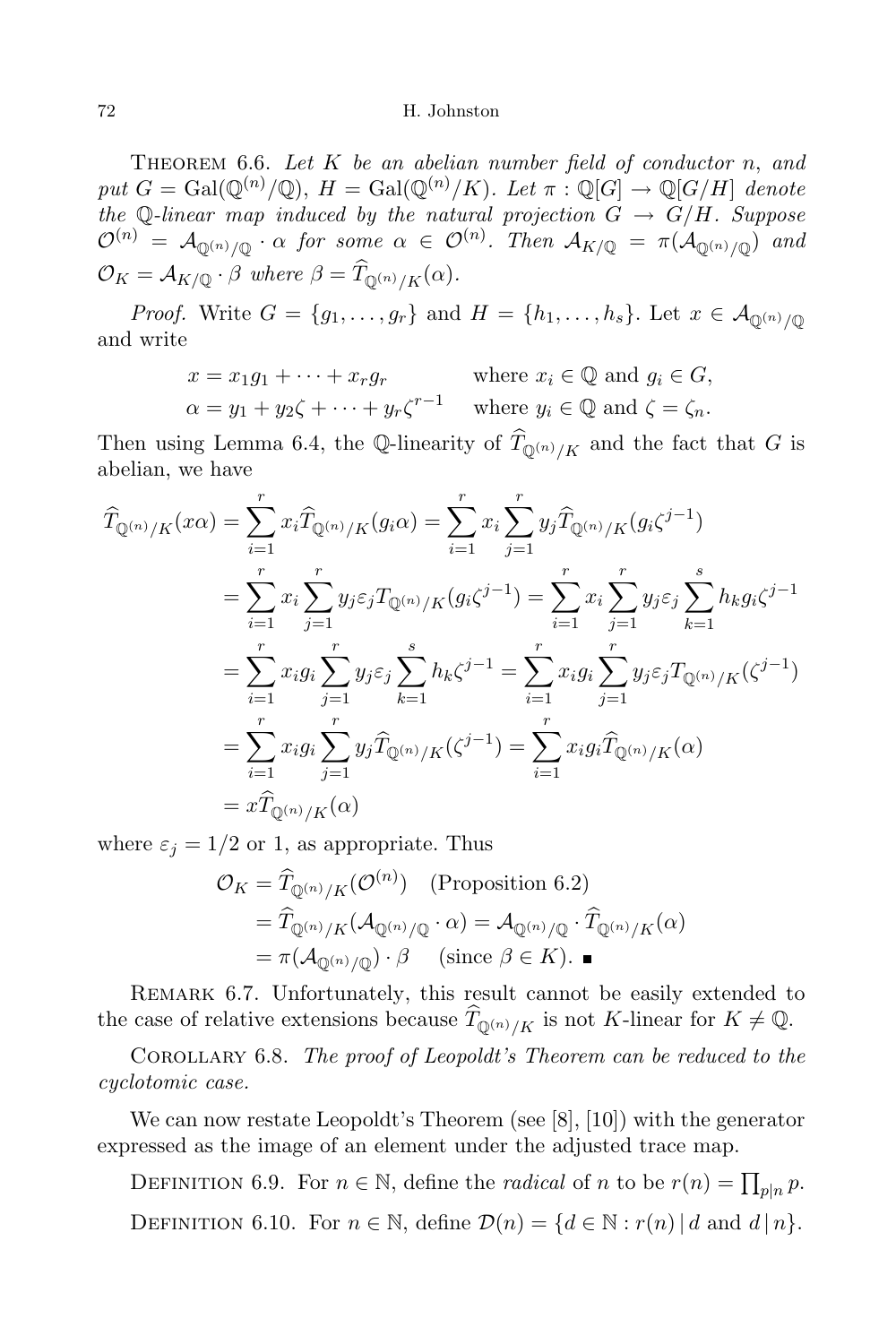THEOREM 6.11 (Leopoldt). Let K be an abelian number field of conductor n, let  $\zeta_n$  be a fixed primitive nth root of unity, and let

$$
\alpha = \widehat{T}_{\mathbb{Q}^{(n)}/K} \Big( \sum_{d \in \mathcal{D}(n)} \zeta_n^{(n/d)} \Big).
$$

Then we have  $\mathcal{O}_K = \mathcal{A}_{K/\mathbb{Q}} \cdot \alpha$ , and so  $\mathcal{O}_K$  is a free  $\mathcal{A}_K$ -module of rank 1.

Proof. By Corollary 6.8, the proof is reduced to the cyclotomic case, which is relatively straightforward.

REMARK 6.12. In particular, the cyclotomic case follows from the version of Leopoldt's Theorem given in [10].

REMARK 6.13. The definition of  $\mathcal{D}(n)$  in [10] is different from that given above. However, as noted in [9], Leopoldt's Theorem holds in either case. A routine computation shows that when  $\mathcal{D}(n)$  is taken to be as in [10],  $\alpha$  as defined above is equal to T defined in [10].

Acknowledgments. The author is grateful to Steven Chase, Ravi Ramakrishna, and Shankar Sen for useful conversations, and to Kurt Girstmair, Spencer Hamblen, and Jason Martin for looking at an initial draft of this paper. The computational algebra system Magma ([1]) was used to verify Theorem 5.7 for abelian number fields of conductor up to 176. The positive results from this "experiment" were psychologically very helpful in proving the theorem.

#### References

- [1] W. Bosma, J. Cannon and C. Playoust, The Magma algebra system I: The user language, J. Symbolic Comput. 24 (1997), 235–265.
- [2] T. Breuer, Integral bases for subfields of cyclotomic fields, Appl. Algebra Engrg. Comm. Comput. 8 (1997), 279–289.
- [3] N. P. Byott and G. Lettl, Relative Galois module structure of integers of Abelian fields, J. Théor. Nombres Bordeaux 8 (1996), 125–141.
- [4] A. Fröhlich, *Local fields*, in: Algebraic Number Theory, J. W. S. Cassels and A. Fröhlich (eds.), Thompson, Washington, D.C., 1967, 1–47.
- [5] A. Fröhlich and M. J. Taylor, *Algebraic Number Theory*, Cambridge Univ. Press, Cambridge, 1991.
- [6] K. Girstmair, On the trace of the ring of integers of an abelian number field, Acta Arith. 62 (1992), 383–389.
- [7] M. James, Class notes for Math 416, Galois Modules (taught by L. R. McCulloh), http://www.math.uiuc.edu/∼mjames2/notes/.
- [8] H. W. Leopoldt, Über die Hauptordnung der ganzen Elemente eines abelschen Zahlkörpers, J. Reine Angew. Math. 201 (1959), 119–149.
- [9] G. Lettl, Stickelberger elements and cotangent numbers, Expo. Math. 10 (1992), 171–182.
- [10] —, The ring of integers of an abelian number field, J. Reine Angew. Math. 404 (1990), 162–170.